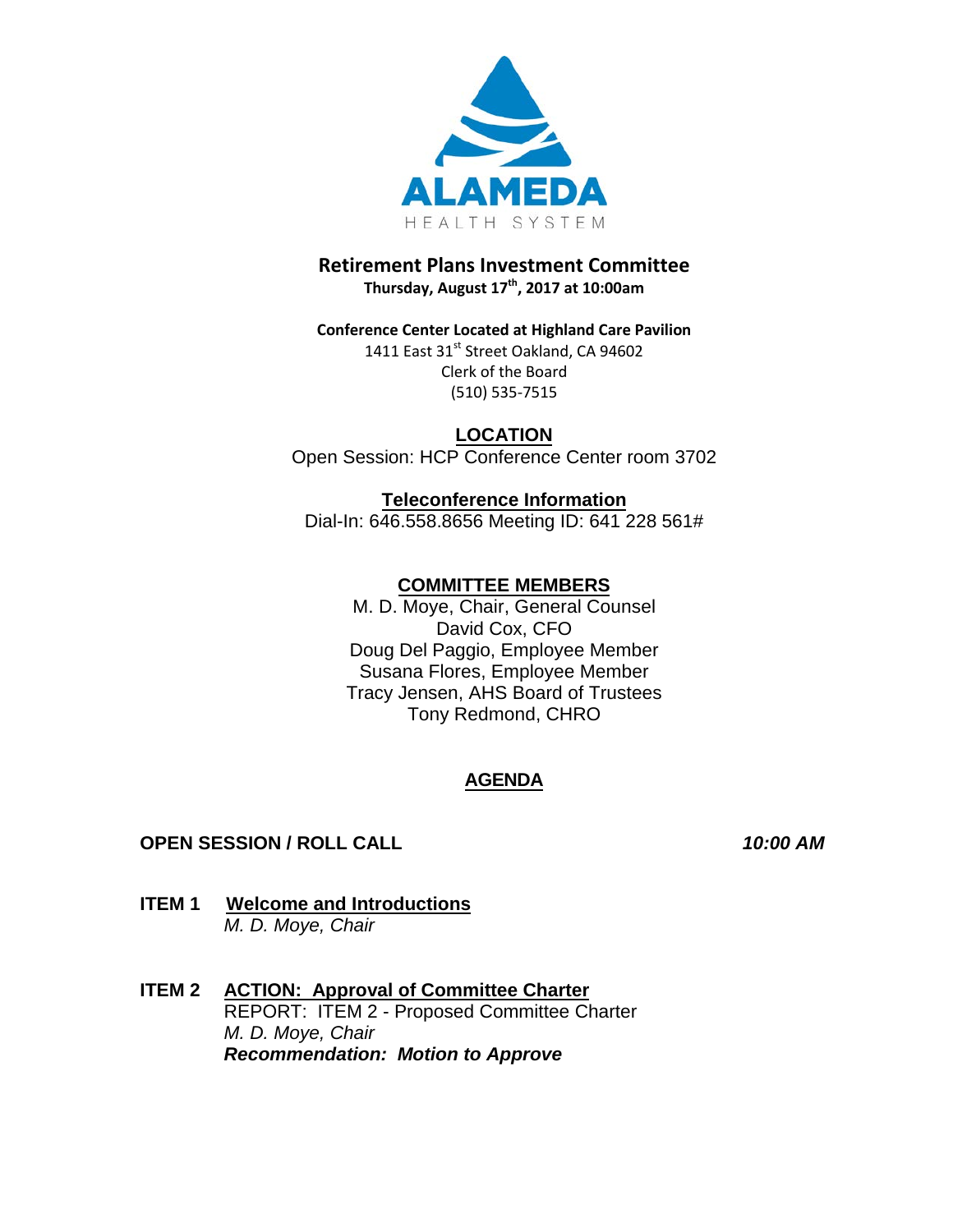**ITEM 3 ACTION: Approval of the Minutes of the May 31st meeting of the Retirement Plans Investment Committee**  REPORT: ITEM 3 – Draft Meeting Minutes *Bill Peartree, Barney & Barney Recommendation: Motion to Approve*

**ITEM 4 ACTION: Approval of Recommended Fund and Fee Changes (403b, 457b, 457b CIR, Deferred Comp)** REPORT: ITEM 4a – Proposal Report REPORT: ITEM 4b – Sample Fee and Fund Change Notice/Fee Disclosure *Bill Peartree, Barney & Barney Jason Gilbert, Prudential Recommendation: Motion to Approve*

- **ITEM 5 INFORMATION/DISCUSSION: Target Date Fund interest level survey** *Paula Peck, AHS*
- **ITEM 6 REPORT: Alameda Hospital Pension (Echo) Plan** *Andrew Brown, HighMark - Investment Performance Review Karen Mack, Altman & Cronin – Actuarial Update Jeff Chang, BB&K – Plan Document and IRS Determination Letter Update*
- **ITEM 7 REPORT: AHS Defined Contribution (Hybrid DC & DB) Plans** *Andrew Brown, Highmark – Investment Performance Review Karen Mack, Altman & Cronin – Actuarial Update*
- **ITEM 8 REPORT: Prudential Review for Combined AHS Plans** *Jason Gilbert, Prudential*
- **ITEM 9 REPORT: Investment and Fee Review for Combined AHS Plans**  *Bill Peartree, Barney & Barney*

**Public Comments** 

**Committee Member Remarks** 

**ADJOURNMENT**